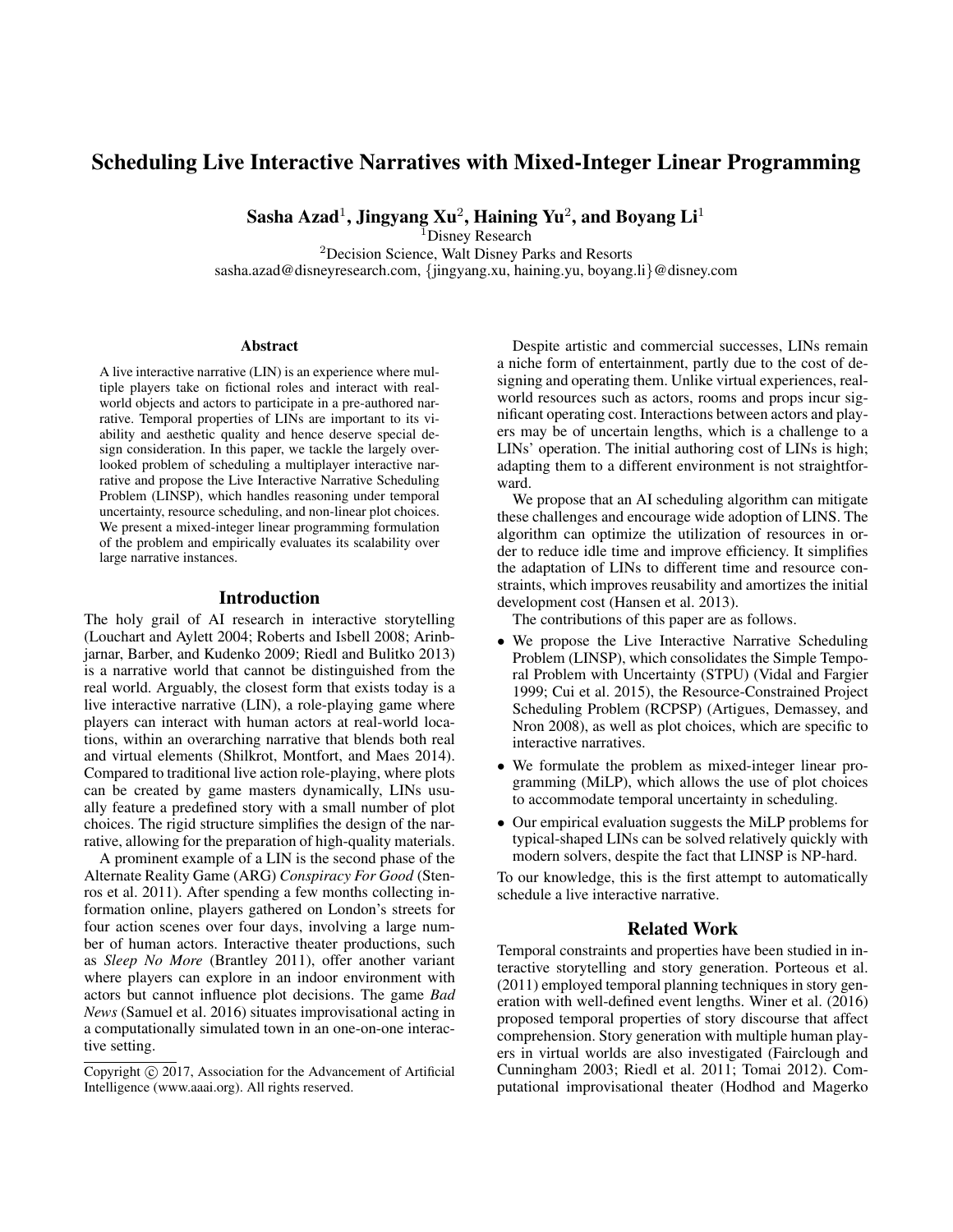2014; Martin, Harrison, and Riedl 2016) is another line of work related to a real-world stage, but existing works focus on virtual characters, for which temporal and resource constraints are not crucial.

The role of time in the design of ARGs and LINs have also beend discussed (Benford and Giannachi 2008). Tychsen and Hitchens (2008) proposed a theoretical model for the role of time in multiplayer role playing games. Hansen et al. (2013) discussed reusability and adaptability for ARGs and suggested that reliance on live events and human actors can reduce reusability. In this paper, we do not directly address the design and content of LINs, but our work can be used to schedule a well designed LIN to a different set of temporal constraints, thereby improve its reusability. Similar to our work, MacVean et al. (2011) proposed an algorithm for adapting ARGs to different geographical regions.

To the best of our knowledge, in this paper we present the first scheduling algorithm that supports LINs. Our technique differs from existing scheduling approaches by using plot choices in LINs to accommodate temporal uncertainty and resource constraints.

## Background

We review two problems that respectively handle temporal uncertainty and resource usage, upon which our problem is built.

#### Simple Temporal Problem with Uncertainty

The Simple Temporal Problem with Uncertainty (STPU) (Vidal and Fargier 1999) is a constraint satisfaction problem for events with temporal uncertainty. An STPU is defined on a directed graph  $G = \{V, E\}$ , where V is a set of vertices representing time points and  $E$  is a set of directed edges that represent bounded intervals between time points. Every edge is associated with a lower and an upper limit on its duration. STPU further differentiates between two types of intervals:

- A *requirement edge* (Req) is an interval whose length is controlled by the system.
- A *contingent edge* (Ctg) is an interval whose length is decided by uncontrollable external factors but always within pre-specified upper and lower limits.

We use the two types of intervals to model player interactions, which introduce temporal uncertainty into the narrative. For example, the time it takes for a player to find a location or an object is usually uncontrollable. STPU utilizes controllable events to compensate for this uncertainty and quantify the amount of temporal control that a drama manager has over the narrative.

We refer to an assignment to the lengths of all controllable intervals as a *solution* and the lengths of all uncontrollable intervals as a *situation*. The feasibility problem asks if we can find a solution such that, no matter what the situation turns out to be, all temporal constraints are satisfied. This notion can be further refined into three types of controllability criteria, which we briefly describe below.

• *Strong controllability* implies that we can find an optimal solution that is valid for all possible situations.



Figure 1: An example STPU with three time points,  $v_A$ ,  $v_B$ , and  $v_C$ . The contingent constraint  $c_{AB}$  is shown with a red arrow.

- *Weak controllability* implies that for any completely observed situation, we can find a corresponding solution that satisfy all constraints. However, this is unrealistic because the solution depends on the knowledge of all contingent intervals, including future events.
- *Dynamic controllability* implies that we can make decisions based only on past observations of the situation to find valid solutions. This is the most useful definition for scheduling and the problem can be solved in polynomial time (Morris, Muscettola, and Vidal 2001).

As an illustration, Figure 1(a) shows the relationships between three time points in an interactive narrative. The protagonist is fighting a dragon while a companion of the protagonist arrives to help. The fight starts at point  $v_A$ , ends at  $v<sub>C</sub>$ , and has an uncertain duration of 30 to 40 minutes depicted by the contingent edge  $e_{AC}$ . We want the protagonist to experience both individual and team fighting, so we want the companion's arrival  $(v_B)$  to be 5 to 15 minutes before the battle ends.

To achieve dynamic controllability, the decision on  $e_{AB}$ cannot depend on the observation of  $e_{AC}$  because C happens after B. Figure 1(b) shows a new set of upper and lower bounds on  $e_{AB}$ , [25, 25], which satisfies all the temporal constraints. The solution is valid regardless of the exact length of  $e_{AC}$ . For instance, if the length of  $e_{AC}$  is 30, then  $e_{BC}$  is 5. If  $e_{AC}$  is 40,  $e_{BC}$  is 15. Intuitively, solving an STPU means adjusting the controllable intervals to cope with the uncertainty posed by contingent edges.

#### Resource Constrained Scheduling

A live interactive narrative may utilize real-world resources such as props, actors, and rooms. The resource-constrained project scheduling problem (RCPSP) (Artigues, Demassey, and Nron 2008; Artigues, Michelon, and Reusser 2003) provides a method to reason over resource usage.

We consider  $r$  types of renewable resources and a set of activities, denoted by  $A = \{a_1, \ldots, a_n\}$ . Some activities require  $b_{ir}$  instances of resource type r for a fixed processing time  $p_i$ . Each resource is available in  $m_k$  quantities. At any time, the total number of resources in use cannot exceed the total number of available resources  $R(r)$ ,  $\forall r$ . The RCPSP feasibility problem, which asks if we can schedule all activities within a given time limit, is NP-complete (Garey and Johnson 1975).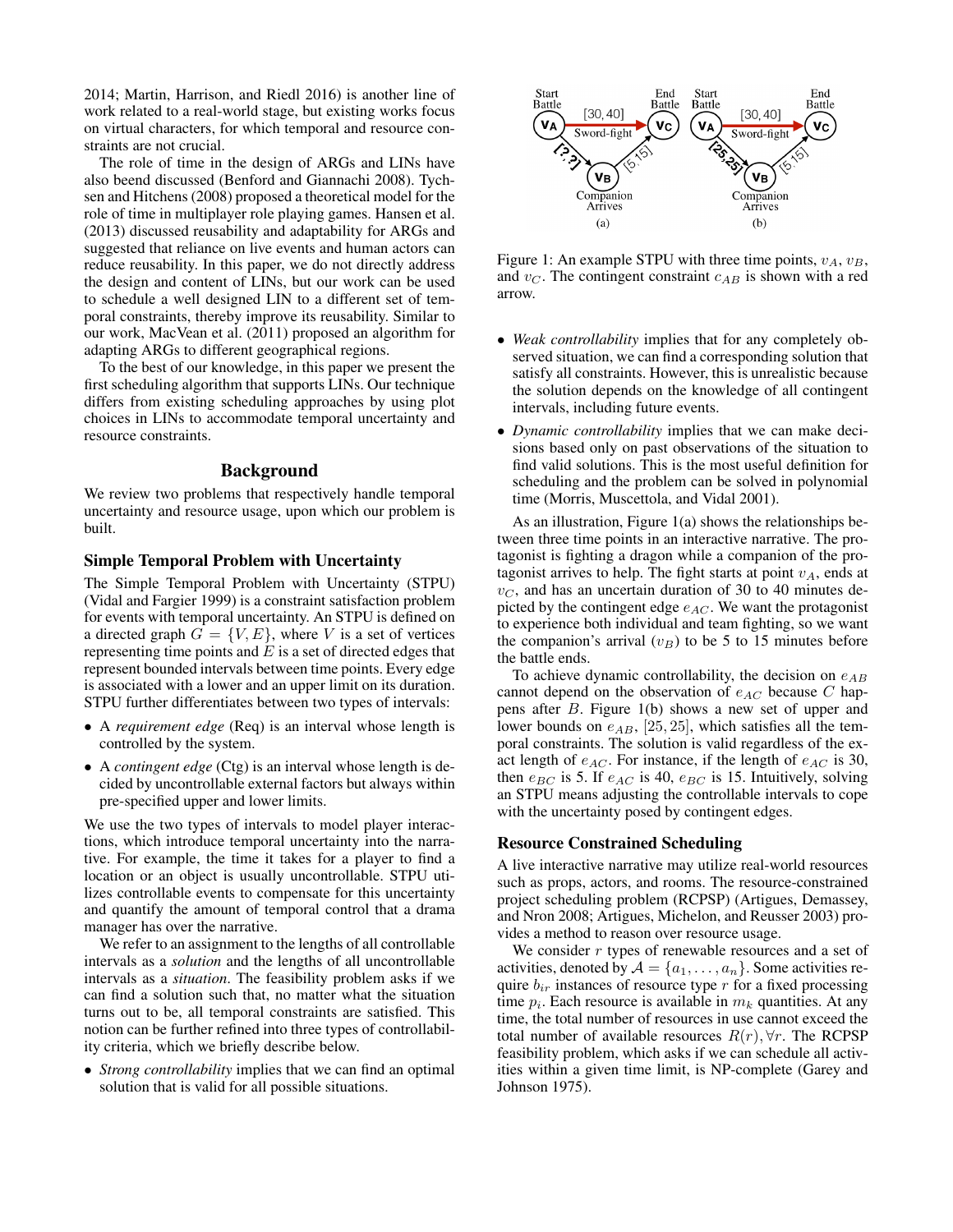# Live Interactive Narrative Scheduling Problem

In this section, we present a formal definition of the Live Interactive Narrative Scheduling Problem (LINSP) and describe its formulation as a mixed-integer linear program, for which fast solvers exist.

#### Problem Definition

LINSP problem is defined as a tuple  $\langle V, E_{rea}, E_{cta}, U, L, A, b, R, M \rangle$ . Similar to STPU, we rely on a temporal graph  $G$ , which contains a set of vertices,  $V$ , and two disjoint sets of requirement and contingent edges,  $E_{req}$  and  $E_{ctg}$ . For each edge  $e_{AB} \in E_{req} \cup E_{ctg}$ , we define an upper limit  $U_{AB}$  and a lower limit  $L_{AB}$  on its length. Either limit may be undefined, which we can write as  $U_{AB} = \infty$  or  $L_{AB} = -\infty$ . The limits can also be negative; a negative upper limit  $U_{AB}$  implies that  $v_A$  must occur after  $v_B$ .

To handle RCPSP-like resource constraints, we represent an activity  $a_i$  using its starting point  $v_{S_i}$  and ending point  $v_{E_i}$ . The set of activities  $\mathcal{A} = \{a_1 = \langle v_{S_1}, v_{S_1} \rangle, \dots, a_n =$  $\langle v_{S_n}, v_{E_n} \rangle$  where  $\forall i, v_{S_i}, v_{E_i} \in V$  and  $(v_{S_i}, v_{E_i}) \in$  $E_{req} \cup E_{ctg}$ . The length of activity  $a_i$  is captured by temporal constraints  $U_{S_iE_i}$  and  $L_{S_iE_i}$ .  $b_{ir}$  is the number of type-r resource needed by  $a_i$ . Those resources are utilized at time  $v_{S_i}$  and released at time  $v_{E_i}$ .  $R(r)$  denotes the total number of available type-r resource.

Plot choices are represented as sets of time points that are mutually exclusive to each other. We introduce the set of mutual exclusive pairs  $M = \{ \langle v_A, v_B \rangle, \ldots \}$ . Every pair of vertices in M never appear in the same story.

Derived from dynamic controllability of STPU, the feasibility problem of LINSP asks if there is an assignment to the duration of intervals in  $E_{req}$  based only on previous observations of  $E_{ctg}$  such that all temporal constraints and resource constraints are satisfied. The problem can be extended to support multiple simultaneous interactive narratives.

# LINSP Is NP-Hard

It is easy to see that the LINSP can be reduced from RCPSP, so the feasibility problem is NP-hard. Here we provide a sketch of proof.

For every activity  $a_i$  in the RCPSP, we create two corresponding time points as its starting  $(v_{S_i})$  and ending  $(v_{E_i})$ points and a requirement edge in-between. The upper and lower limits on the requirement edge are both equal to the duration of the activity  $p_i$ . Further, we create a dummy starting point  $v_0$  that precedes every activity and a dummy ending point  $v_{\infty}$  that succeeds every activity. If the RCPSP problem contains any precedence constraints, they are created in the LINSP version accordingly. The derived LINSP problem has no contingent edges or mutual exclusive pairs. The feasibility of RCPSP asks if a viable schedule can be completed in  $t_{max}$  time. This can be modeled by a requirement edge from  $v_0$  to  $v_{\infty}$  with a upper limit of  $t_{max}$ . The time it takes to create the new LINSP is polynomial to the size of the RCPSP and its solution is equal to that of the original RCPSP.  $\Box$ 

#### A Mixed-integer Linear Program Formulation

We present a formulation of LINSP as a mixed-integer linear program (MiLP). Although MiLP is NP-hard, modern solvers are fast. Cui et al. (2015) present a MiLP formulation for dynamic controllability in STPU. We consolidate their MiLP formulation and a flow-based RCPSP formulation and further present LIN-specific constraints to handle plot choices.

STPU Constraints To reason about temporal uncertainty, we break down the temporal graph  $G = \langle V, E_{reg} \cup E_{ctg} \rangle$ into a number of triangles, which can be computed by enumerating all possible triangles for small graphs or by finding a minimal triangulation (Heggernes 2006). For any edge,  $e_{AB}$ , we introduce two variables representing the its actual upper and lower limit, denoted by  $u_{AB}$ ,  $l_{AB}$ . Afterwards, for each triangle with vertices  $v_A$ ,  $v_B$  and  $v_C$ , we introduce a set of constraints for every valid triangle that does not contain mutually exclusive vertices.

We consider one Ctg edge per triangle at a time. If there are two Ctg edges in one triangle, they are considered sequentially with the other treated as a Req edge. Two Ctg edges cannot end on the same time point as two uncontrollable intervals cannot be guaranteed to end at the same time. Thus, triangles with three Ctg edges do not exist.

First, we add shortest path constraints

$$
l_{AC} \le u_{AB} + l_{BC} \le u_{AC}
$$
  
\n
$$
l_{AC} \le l_{AB} + u_{BC} \le u_{AC}
$$
  
\n
$$
u_{AC} \le u_{AB} + u_{BC}
$$
  
\n
$$
l_{AB} + l_{BC} \le l_{AC}
$$
\n(1)

If there are no Ctg edges in the triangle, no other constraints are required. Let  $e_{AC}$  be the Ctg edge. Then for each triangle, we differentiate among three scenarios: *the follow case*, *the precede case*, and *the unordered case*. In the follow case,  $U_{BC} \leq 0$ , indicating that  $v_B$  is always scheduled after C has been observed, hence no further constraints are necessary.

The precede case happens when  $L_{BC} \geq 0$ , indicating that B must precede or coincide with C. We would be unaware of the exact  $v_A \rightarrow v_C$  duration when scheduling  $v_B$ . The following constraints are needed.

$$
u_{AB} \le l_{AC} - l_{BC}
$$
  
\n
$$
l_{AB} \ge u_{AC} - u_{BC}
$$
\n(2)

The unordered case occurs if  $L_{BC} < 0$  and  $U_{BC} \ge 0$ , indicating  $v_B$  can be scheduled independently to  $v_C$ . We add the following disjunctive constraint.

$$
(l_{BC} < 0) \vee \begin{pmatrix} u_{AB} \le l_{AC} - l_{BC} \\ l_{AB} \ge u_{AC} - u_{BC} \end{pmatrix} \tag{3}
$$

Next, we introduce a waiting period, denoted by wait variable,  $w_{ABC}$ , indicating  $v_B$  must either wait until after  $v_C$  or till at least  $U_{AC} - U_{BC}$  duration after  $v_A$ .

$$
w_{ABC} \ge u_{AC} - u_{BC} \tag{4}
$$

For every requirement edge  $e_{AB}$  and wait variable  $w_{ABX}$ where  $e_{AX}$  or  $e_{BX}$  is contingent, we have the constraint:

$$
l_{AB} \ge min(l_{AX}, w_{ABX}) \tag{5}
$$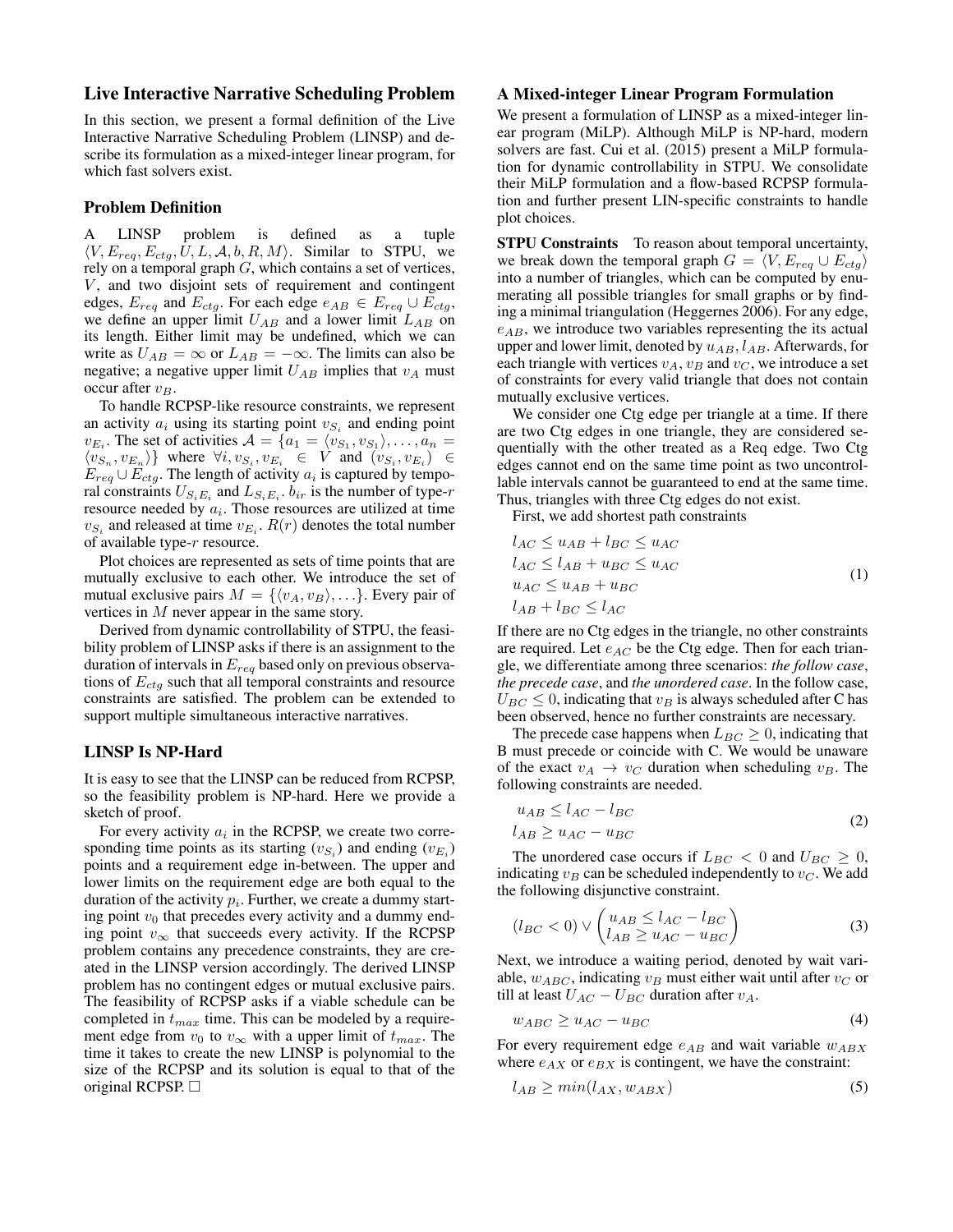Different wait variables interact with each other in a process called wait regression. For a wait  $w_{ABX}$  and a contingent edge  $e_{DB}$ ,

$$
(w_{ABX} < 0) \lor (w_{ADX} \ge w_{ABX} - l_{DB}) \tag{6}
$$

If  $e_{DB}$  is a requirement edge, we have

$$
w_{ADX} \ge w_{ABX} - l_{DB} \tag{7}
$$

Due to space restrictions, we refer readers to Cui et al. (2015) and Morris, Muscettola, and Vidal (2001) for a proof of correctness of the formulation above.

RCPSP Constraints We add constraints for handling resource utilization and release using the flow-based continuous time approach (Artigues, Michelon, and Reusser 2003), which is based on the intuition that when an activity terminates, it transfers its resources to other activities that need them and occur later. We create an additional activity  $a_{n+1}$ to be a *resource sink* at the end of the narrative for resources not renewed or transferred to the next activity (e.g., props destroyed by the activity).

For each pair of activities  $a_i = \langle v_{S_i}, v_{E_i} \rangle, a_j =$  $\langle v_{S_j}, v_{E_j} \rangle$ , we introduce a binary variable  $x_{i,j}$ , which equals 1 if and only if  $a_i$  occurs before  $a_j$ . Otherwise, it equals 0. The following constraints handle proper sequencing of activities, where  $M$  is a very large integer.

$$
l_{S_i S_j} \ge u_{S_i E_i} - M * (1 - x_{i,j}), \qquad i < j
$$
  
\n
$$
x_{i,j} + x_{j,i} \le 1, \qquad \forall (i,j) \in \{0, ..., n+1\}^2 \quad (8)
$$
  
\n
$$
x_{i,k} \ge x_{i,j} + x_{j,k} - 1, \ \forall (i,j,k) \in \{0, ..., n+1\}^3
$$

For resource type r, we define a flow variable  $f_{i,j,r}$  as the quantity of r flowing from  $a_i$  to  $a_j$  at the end of  $a_i$ . Then  $f_{i,j,r}$  value will always be restricted by the amount of r released by  $a_i$  and the amount consumed by  $a_j$ .

$$
f_{i,j,r} \leq \min(b_{ir}, b_{jr}) \times x_{i,j},
$$
  
\n
$$
\forall (i,j) \in \{0, ..., n\} \times \{0, ..., n+1\}
$$
 (9)

To conserve the total resources, the total  $r$  released by event  $a_i$  to any subsequent events  $a_j$  can never exceed the total resources produced by  $a_i$ . Hence, for all  $r$  we define

$$
f_{n+1,0,r} = R(r)
$$
  
\n
$$
f_{i,j,r} \ge 0, \qquad \forall (i,j) \in \{0,\dots,n+1\}^2
$$
  
\n
$$
\sum_{i \in A \cup \{0,n+1\}} f_{i,j,r} = b_{ir}, \forall j \in \{0,\dots,n+1\}
$$
  
\n
$$
\sum_{j \in A \cup \{0,n+1\}} f_{i,j,r} = b_{jr}, \forall i \in \{0,\dots,n+1\}
$$
  
\n(10)

Branching Constraints A contribution of this paper is the ability to use plot choices for constraint satisfaction. If a plot choice is controlled by the player, the system must make sure that all choices are feasible. However, the drama manager may also selectively offer plot choices in order to accommodate temporal and resource constraints. See Figure 2(a) for an example story graph, which contains three alternative storylines, which respectively require the player to fight



Figure 2: A story with three alternative storylines. Req edges are shown in black. Ctg edges are shown as red solid arrows and PCtg edges are red dashed arrows.



Figure 3: The valid ranges of  $e_{1,2}$  that are supported by the three alternative storylines respectively. The red durations indicate feasible regions and dashed durations are infeasible regions.

with a sword ( $v_3$  and  $v_4$ ), to cast magic spells ( $v_5$  and  $v_6$ ), and to perform a robbery ( $v_7$  and  $v_8$ ). The drama manager may present some of the storylines to the player depending on how much time the player spends with the wizard  $(e_{1,2})$ . Note the requirement edge  $e_{1,9}$  imposes a limit on the overall length of the story.

Applying STPU constraints to each alternative storyline individually will lead to the erroneous conclusion that the overall temporal constraint  $e_{1,9}$  cannot be met. For instance, the sword-fighting storyline is only feasible when the uncontrollable interval  $e_{1,2}$  falls in [15,80]. Figure 3 shows the feasible and infeasible ranges for the three storylines, which individually cannot accommodate the temporal uncertainty induced by  $e_{1,2}$ , but collectively cover the whole range.

Dynamic controllability suggests that, for every contingent edge that is *shared* by and *precedes* the alternative storylines, we can choose among the storylines based on the outcome of the uncontrollable interval. For example, if the length of the shared interval  $e_{1,2}$  is 12, we can present the second storyline to the player, which guarantees the satisfaction of the requirement constraint of  $e_{1,9}$ . In this section, we introduce additional constraints to allow this behavior.

To capture this intuition, we split the edge  $e_{1,2}$  into three separate contingent edges, which we call partial contingent (PCtg) edges, as shown in Figure 2(b). We allow the upper and lower bound of the three edges to change, but require that they collectively cover the original interval [10, 90]. We formulate this subproblem as cycle-finding in a directed graph  $G^{\tau} = \langle V^{\tau}, E^{\tau} \rangle$ . All PCtg edges and the original Ctg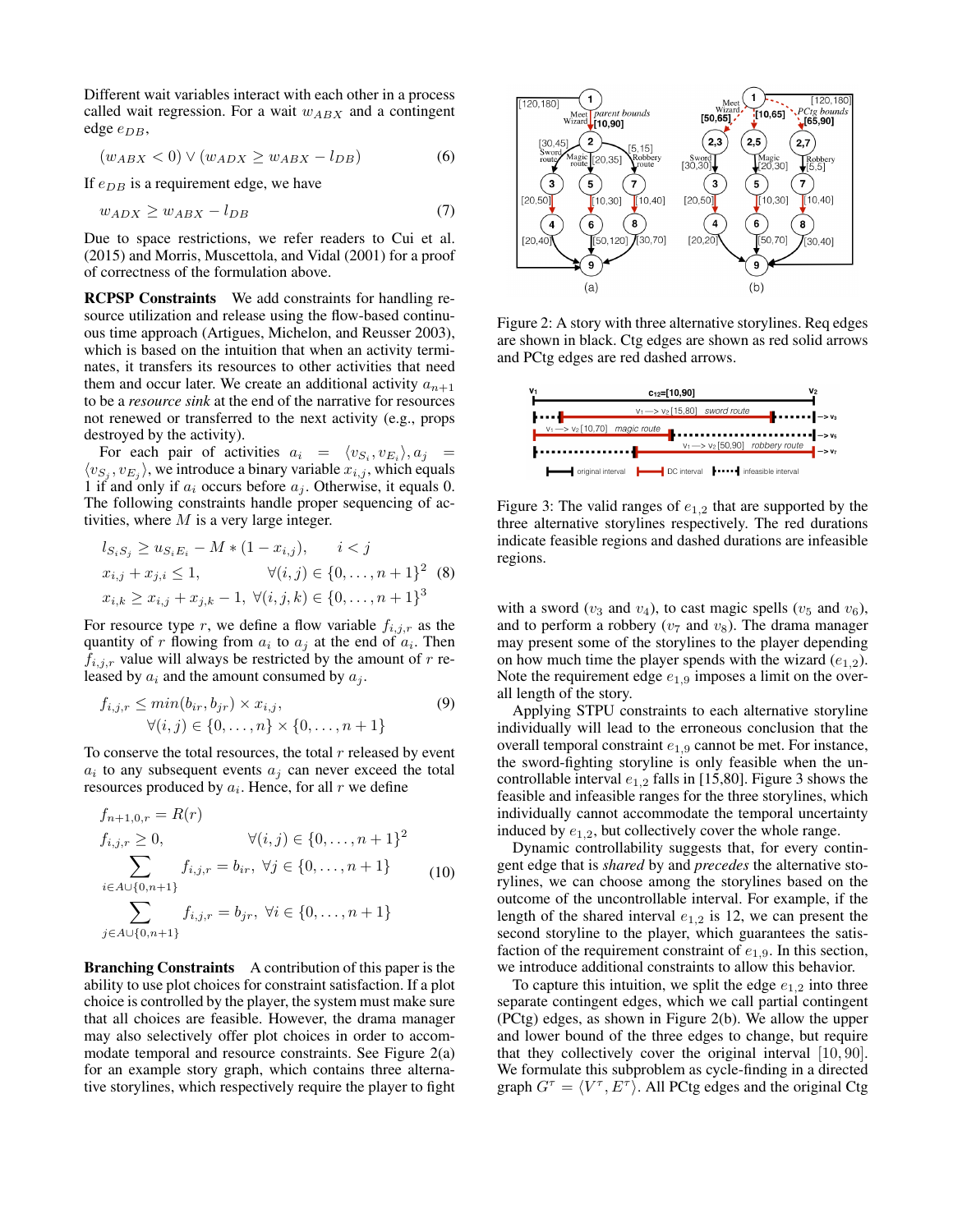

Figure 4: Interval coverage from Fig. 3 represented as finding a cycle in a graph.

edge become vertices in a new graph. With abuse of notation, we use  $\tau_0$  to denote the original interval as well the corresponding vertex  $\tau_0 \in V^{\tau}$ . The PCtg interval and corresponding vertices are denoted as  $\tau_0, \ldots, \tau_m \in E^{\tau}$ . For each interval, we denote its lower limit as  $l_i^{\tau}$  and upper limit as  $u_i^{\tau}$ . The edges in  $E^{\tau}$  are determined by the interval overlaps, which we discuss below. The overall goal of the subproblem is to find a cycle that includes  $\tau_0$  and at least one other interval. As an example, Figure 4 contains a valid cycle  $\tau_0 \to \tau_2 \to \tau_1 \to \tau_3 \to \tau_0$ . This is similar to cycle-finding problems like the Hamiltonian cycle, but do not require every vertex to be visited.

The edges  $E^{\tau}$  are added using the following mechanism. For two split intervals  $\tau_i$  and  $\tau_j$ ,  $i \neq 0$  and  $j \neq 0$ , if the lower limit of  $\tau_j$  (denoted as  $l^j_\tau$ ) falls within the interval  $\tau_i$ , it suggests that concatenating  $\tau_i$  and  $\tau_j$  may (albeit not guaranteed to) extend the coverage of  $\tau_i$ . In this case, we create a directed edge that from  $\tau_i$  and  $\tau_j$ . After that, we create an edge from  $\tau_i$  to  $\tau_0$  if the upper limit of  $\tau_0$  (denoted as  $u^0_\tau$ ) falls within  $\tau_i$ , and create an edge from  $\tau_0$  to  $\tau_j$  if the lower limit of  $\tau_0$  falls within  $\tau_i$ .

To encode as MiLP constraints, we create binary decision variables  $y_{i,j}$ , whose value is 1 if and only if the cycle we found involves the directed edge  $(\tau_i, \tau_j)$ . To encode the logical dependence of  $y_{i,j}$  on the temporal relationship between  $\tau_i$  and  $\tau_j$ , we introduce auxiliary variables  $z_1^{ij}$  and  $z_2^{ij}$ .  $z_1^{ij} = 1$  iff  $l_i^{\tau} \le l_j^{\tau}$  and  $z_2^{ij} = 1$  iff  $l_j^{\tau} \le u_i^{\tau}$ .

$$
(l_i^{\tau} \le l_j^{\tau}) \vee (z_1^{ij} = 0)
$$
  
\n
$$
(l_j^{\tau} \le u_i^{\tau}) \vee (z_2^{ij} = 0)
$$
  
\n
$$
y_{i,j} \le z_1^{ij}
$$
  
\n
$$
y_{i,j} \le z_2^{ij}
$$
  
\n(11)

The relatioship between the original interval  $\tau_0$  and other intervals must also be encoded; the equations are similar and omitted due to space restrictions. We subsequently need the following constraints to enforce the existence of a cycle that go through  $\tau_0$ .

$$
\sum_{j} y_{i,j} = \sum_{j \in M} y_{j,i}, \forall i
$$
  

$$
\sum_{j} y_{j,i} \leq 1, \forall i
$$
  

$$
\sum_{i} y_{0,i} = 1
$$
  

$$
\sum_{i} y_{i,0} = 1
$$
 (12)



Figure 5: (a) A LIN with two sets of plot choices. (b) The same LIN where the Ctg edges are split into PCtg edges to accommodate additional temporal uncertainty.

Consecutive Plot Choices We discussed the case of one shared contingent edge that precedes one set of plot choices, but there could be multiple contingent edges shared by multiple sets of choices. We can split Ctg edges multiplicatively to cover the entire solution space. Figure 2 shows a graph with two sets of choices. The second Ctg edge, like the earlier case, are split into two PCtg edges. The first edge is split into 4 PCtg edges to accommodate all combinations of plot choices. The same cycle-finding constraints apply for both sets of PCtg edges.

Although this approach finds a feasible solution whenever there is one, the number of PCtg edges grow exponentially with the number of plot choices. However, this is mitigated by two practical factors. First, the total number of plot choices is limited by the amount of narrative materials authored by human designers. It is likely that we do not have a very large number of choices. Second, it is often the case that splitting one or two Ctg edges will create enough flexibility to find feasible solutions for a plot graph. This method lends itself to an interactive design process, where difficult Ctg constraints may be detected using slack variables. More specifically, we can introduce variables  $\epsilon_{ij}^U$  and  $\epsilon_{ij}^L$  for a Ctg edge  $e_{ij}$  and convert LINSP into an optimization problem that minimizes

$$
\sum_{e_{ij} \in E_{ctg}} (U_{ij} - \epsilon_{ij}^U) + (\epsilon_{ij}^L - L_{ij})
$$
\n(13)

where  $U_{ij}$  and  $L_{ij}$  are the original bounds on  $e_{ij}$ . Large values of  $\epsilon_{ij}^U$  and  $\epsilon_{ij}^L$  suggest difficult Ctg edges.

## Evaluation

Although fast solvers exist, MiLP problems in general are NP-hard. As an evaluation, we test the scalability of the MiLP formulation for LINSP as a function of the number of time points as well as the proportion of uncontrollable intervals in an interactive narrative.

#### Setup and Results

We aim to simulate typical LIN scenarios by controlling the shapes of the graph and the density of temporal bounds.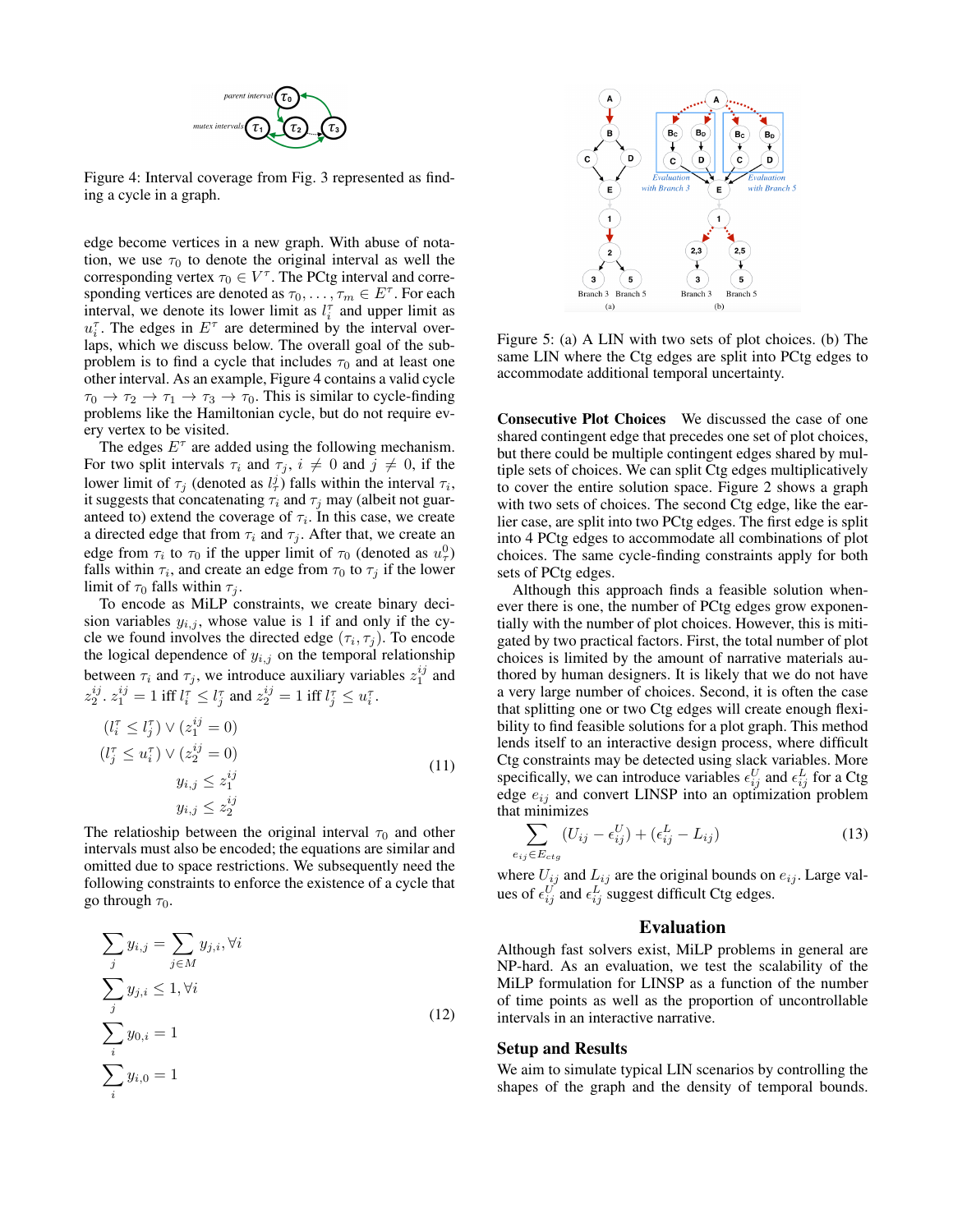

Figure 6: The number of temporal bounds placed on time intervals as the number of time points in the test problems increases.

Observing plot graphs in choose-your-own-adventure books (Yu 2015, p. 3) and plot graphs learned from crowdsourced stories (Guzdial et al. 2015), we notice that temporal constraints in interactive narratives are mostly local. That is, most edges are between nearby vertices; long-distance edges are rare, though are needed for controlling the total length of a story or a story chapter. For mathematical intuition, consider an ideal graph with  $n$  vertices contains only  $k$ -vertex components. The number of edges is  $O(k^2 \cdot \frac{n}{k})$ , which is linear to n. Thus, we created LINSP problems where the number of temporal bounds grows roughly linearly with the number of vertices, as shown in Figure 6.

We created two test suites. The first test suite simulates 77 interactive narratives with temporal and resource constraints. Each test problem contains 2-5 copies of the same interactive narratives running simultaneously, creating a total of 385 problems. The number of vertices in each problem ranges from 15 to 220. We select 50% of the constrained temporal bounds to be resource-consuming activities and place resource constraints on them. Each narrative contains 0 to 72 resources, with up to 3 resources per activity.

The second test suite contains 119 problems, where the proportion of contingent edges are chosen from  $\{0\%, 12.5\%, 25\%, 50\%\}$  and the number of vertices ranges from 15 to 150. All problems were solved with the Gurobi solver (Gurobi Optimization Inc. 2016) on a 2.7GHz Intel Xeon E5 12-Core processor with 64GB RAM. Figure 8 shows the results in a box-and-whisker plot. Figure 7 and Figure 8 show the results for two test suits respectively.

#### **Discussion**

We observe that most problems in the first test suites can be solved under 400 seconds. As the number of bounds grow linearly with the number of vertices, the time taken to solve LINSP instances grows moderately. The quadratic line fitted to data provides a decent description of the growth trend, with only a few outliers unaccounted for. For the second test suite, we observe a significant increase in the variance in the time needed to solve a problem, as the numbers of vertices and Ctg edges increase. However, the growth still appears to be moderate, as most problems can be solved within 10



Figure 7: The total time taken to solve LINSP instances as the number of vertices increases.



Figure 8: The total time taken to solve LINSP instaces as the number of Ctg edges increases.

minutes. Interestingly, the solution time decreases when going from 90-120 vertices to 120-150 vertices. We postulate that this is because more temporal bounds become redundant and are easily satisfied when the number of vertices increase beyond a point. We conclude the MiLP formulation provides a practical solution for the scheduling of LINs under typical assumptions and with fast solvers, even though the LINSP problem is NP-hard.

# **Conclusions**

In this paper, we present a formulation for event and resource scheduling for live interactive narratives, which combines two existing problems and extends them with additional flexibility to accommodate uncertainty using mutually exclusive plot choices. Numerical evaluation suggests that, under moderate assumptions, the formulation provides practical support for designing and executing interactive narratives in the real world. Future work will address story mediation, or the ability to dynamically change the story (Robertson and Young 2015) while making scheduling decisions. We hope this computational technique will enable novel forms of interactive entertainment that is cost-effective and easy to operate.